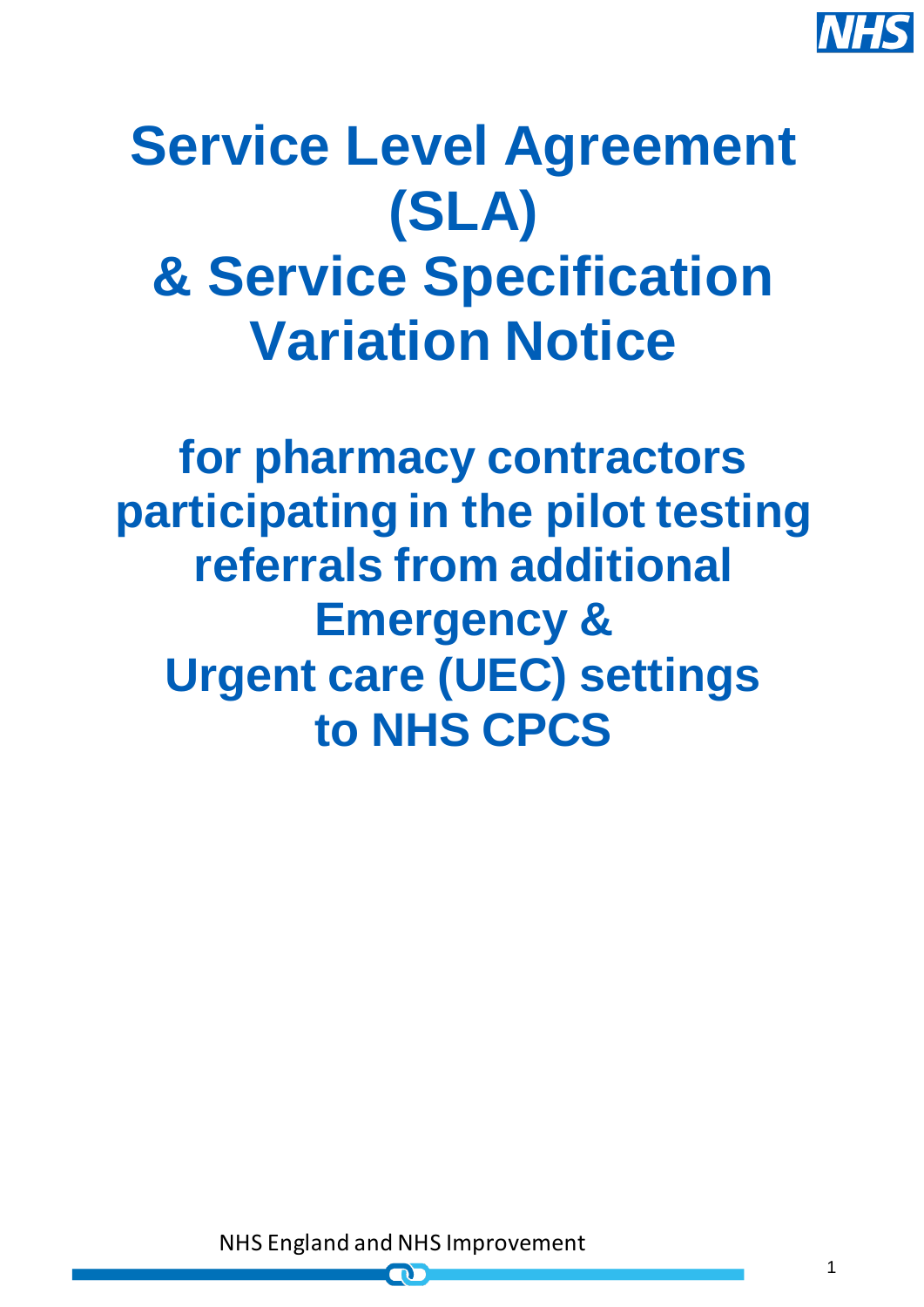

# **Service Level Agreement (SLA)**

## **Service Level Agreement (SLA) for the pilot testing referrals from additional Emergency & Urgent care (UEC) settings to NHS CPCS**

#### **Contents:**

- i) [Agreement and sign-up process](#page-2-0)
- ii) Purpose [and scope](#page-2-1)
- iii) [Timescale](#page-3-0)
- iv) Termination [and notice period](#page-3-1)
- v) [Obligations](#page-3-2)
- vi) [Standards](#page-3-3)
- vii) [Eligibility Criteria](#page-4-0)
- viii[\)Confidentiality](#page-4-1)
- ix) [Indemnity](#page-4-2)

Schedule 1[: service specification pilot variation notice](#page-5-0)

# NHS England and NHS Improvement

Pharmacy Local Enhanced Service

NHS England and NHS Improvement

nГ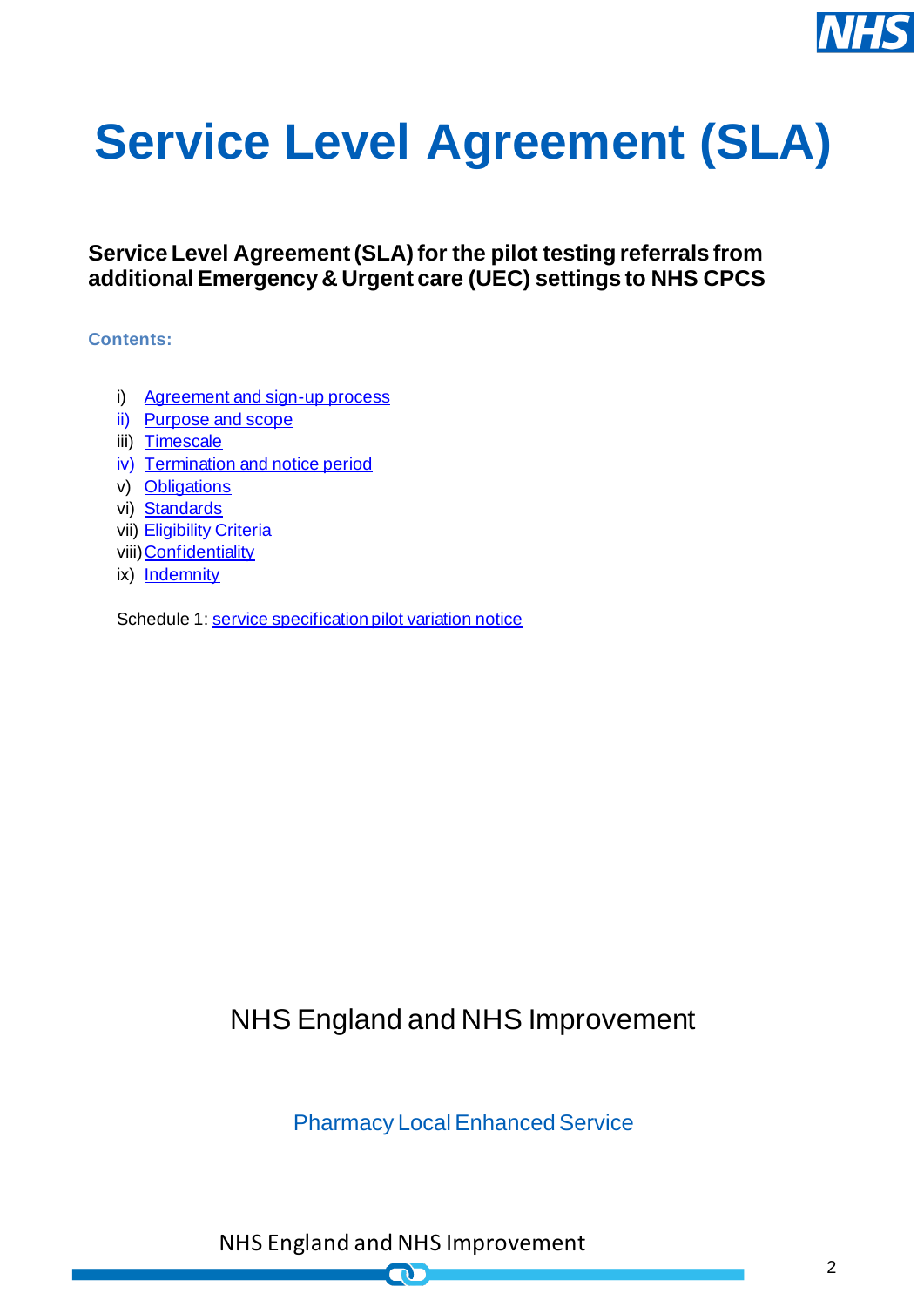

#### <span id="page-2-0"></span>**i) Agreement and sign-up process**

This agreement is between

**NHS England & NHS Improvement XXXXX Regional Team (NHSE&I) ("the commissioner")**

**And the Provider:** (*"the pharmacy"*)

Trading name and address of pharmacy

………………………………………………………………………………………………… …………………………………………………………………………………………………

…………………………………………………………………………………………………

Contractor ODS code: F……………………………………………………………………

For the provision of the NHS Community Pharmacist Consultation Service (CPCS) from Additional UEC settings (as outlined in th[e Service Specification](#page-5-0) below).The pilot service is a Local Enhanced Service as defined by Part 4 paragraph 14(1)(j) - of the Pharmaceutical Services (Advanced and Enhanced Services) (England) Directions 2013 (as amended).

By signing up to this Service Level Agreement (SLA), you are agreeing that you fully comply with the Terms of Service as outlined in the NHS (Pharmaceutical and Local Pharmaceutical Services) Regulations 2013 and agree to comply with the full terms and conditions as outlined in this Service Level Agreement and service specification pilot variation notice outlined below. NHSE&I reserves the right to remove you from this pilot if you become unable to meet your terms of service during the pilot period.

Failure to comply with the full terms and conditions as outlined in this SLA and the Service Specification may result in suspension from the pilot. Before any suspension the pharmacy and Commissioner will discuss the reason for the suspension to identify a possible resolution.

Sign up to the service is via the NHS BSA website.

By registering to sign up to the service you are agreeing to the terms outlined in this SLA for the Service.

#### <span id="page-2-1"></span>**ii) Purpose and scope**

The purpose of the NHS CPCS is to reduce the burden on urgent and emergency care services by referring patients requiring low acuity advice and treatment to community pharmacies, irrespective of where they first present, eg from NHS 111, from general practice and from urgent treatment centres or emergency departments. Its aim is to ensure that patients have access to the same or more appropriate levels of care, for minor illness with a self-care emphasis and to support access to urgent medicines supply when they are unable to access a usual repeat prescription. This pilot

> NHS England and NHS Improvement  $\blacksquare$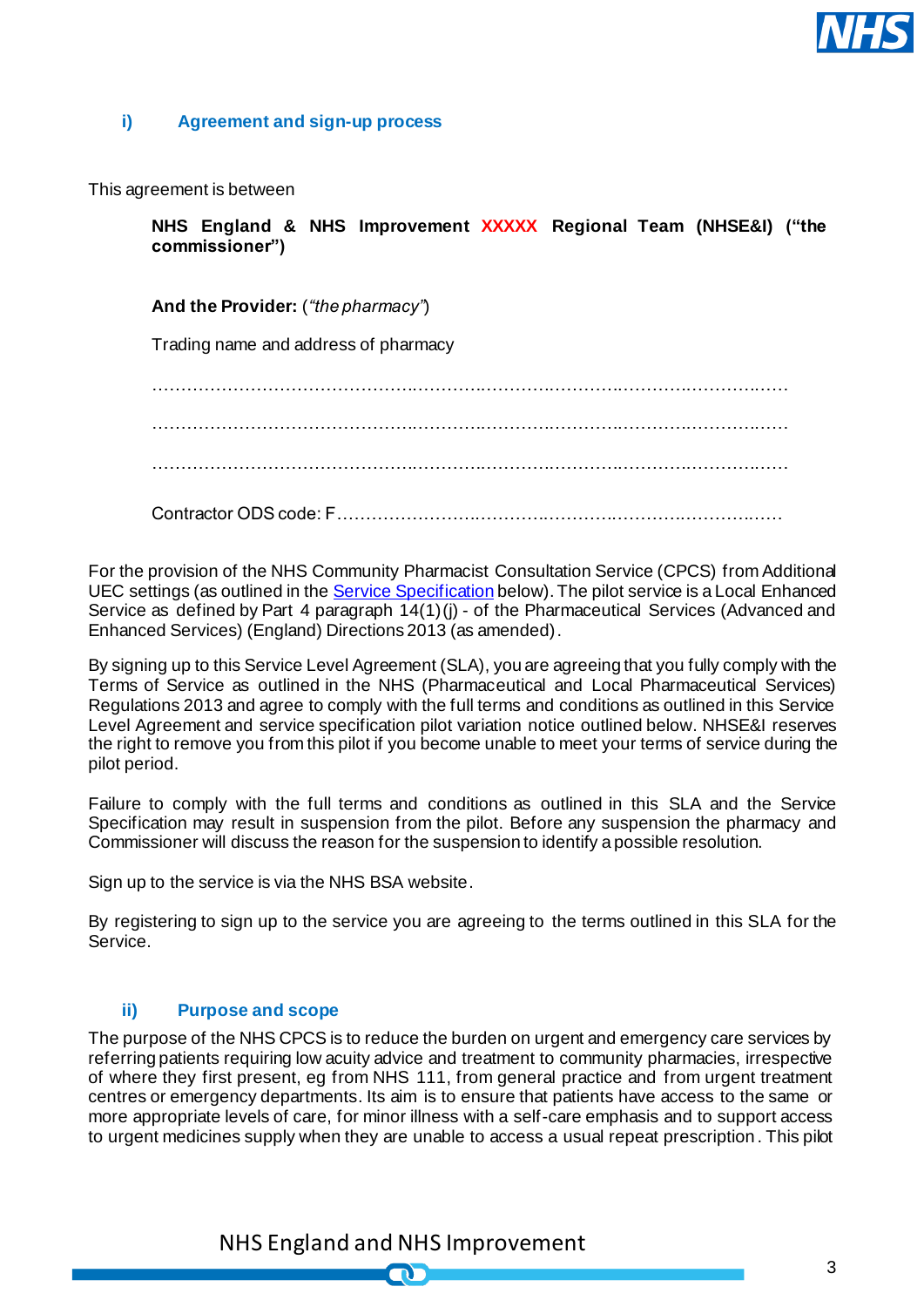

will test referrals to the same service (NHS CPCS) in community pharmacy settings from the remaining points of presentation, i.e. UEC settings (notably Urgent Treatment Centres and hospital Emergency departments). The benefits from the already-established NHS CPCS will be extended to those patients using the additional UEC settings for urgent repeat medicine supplies and those low acuity minor illness conditions identified for referral to the NHS CPCS in community pharmacies. The pilot aims to support a reduction in the burden of this case mix on urgent and emergency care services from these additional UEC settings.

The agreement is for the pharmacy to provide self-care advice and support, including printed information, to all individuals referred to the pharmacy by the identified additional UEC settings on the management of specified low acuity conditions and urgent repeat medication supplies.

#### **iii) Timescale**

<span id="page-3-0"></span>This agreement is for the scheme to be available during all pharmacy opening hours.

This agreement and pilot service delivery covers the period from the start date of the pilot (due to commence between 1 November 2021 and 1 December 2021) until the end of the pilot (initially until 30 June 2022. The pilot may be extended depending on progress and contractors will have the option to withdraw at this stage if they choose. ).

#### **iv) Termination and Notice period**

<span id="page-3-1"></span>One month's notice of termination must be given if the pharmacy wishes to terminate the agreement before the given end date.

The Commissioner may suspend or terminate this agreement forthwith if there are reasonable grounds for concern including, but not limited to, malpractice, negligence or fraud on the part of the pharmacy.

#### <span id="page-3-2"></span>**v) Obligations**

The pharmacy will provide the service in accordance with th[e service specification](https://www.england.nhs.uk/wp-content/uploads/2019/10/CPCS-Advanced-Service-Specification.pdf) and specification variation notice [\(Schedule 1\)](#page-5-0) and ensure that all substantive and locum pharmacists are aware of it.

The pharmacy, including all staff involved in delivering the pilot, will participate fully in the pilot evaluation, and provide the data set out in the specification in a timely manner (or within the timescales specified).

<span id="page-3-3"></span>The Commissioner will manage the service in accordance with the specification [\(Schedule 1\)](#page-5-0).

#### **vi) Standards**

The service will be provided in accordance with the standards detailed in the [service specification](https://www.england.nhs.uk/wp-content/uploads/2019/10/CPCS-Advanced-Service-Specification.pdf) and specification variation notice [\(Schedule 1\)](#page-5-0).

> NHS England and NHS Improvement  $\blacksquare$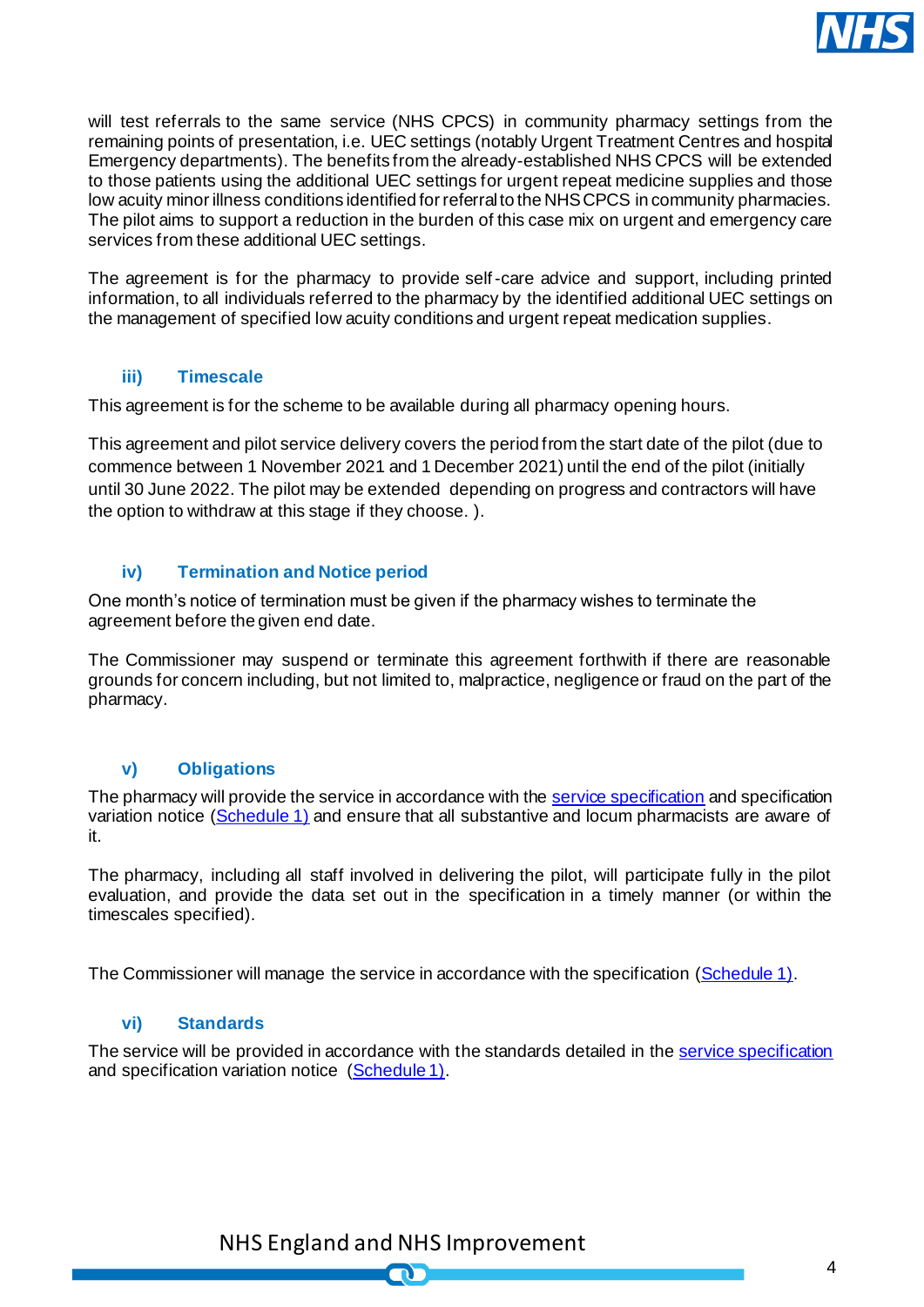

#### **vii) Eligibility criteria**

<span id="page-4-0"></span>Pharmacy contractors will need to satisfy the following criteria to demonstrate ability to take part in this pilot:

Registered to deliver the NHS CPCS and have registered separately to participate in this pilot via the NHS BSA registration site [\(https://www.nhsbsa.nhs.uk/UEC-referrals-pilot](https://www.nhsbsa.nhs.uk/UEC-referrals-pilot)).

- Have a completion rate of at least 60% for CPCS referrals over the last six months.
- To have at least one pharmacist in the pharmacy complete (or have completed) the RCGP or [RPS advanced skills training for CPCS.](https://www.rpharms.com/events/cpcs-events)
- Compliance with the Essential Services elements of the Community Pharmacy Contractual Framework (CPCF);
- Each pharmacy must have a consultation room that complies with the GPhC standards for such rooms;
- Be satisfied that all pharmacists including locum pharmacists and pharmacy staff involved in the provision of the service are competent to do so;
- The service must be available for all the opening hours of the pharmacy
- Be in good standing with NHS England and NHS Improvement.

#### <span id="page-4-1"></span>**viii) Confidentiality**

Both parties shall adhere to applicable data protection legislation including the General Data Protection Regulation 2016/679 as retained by UK law under the European Union (Withdrawal) Act 2018 and to the Freedom of Information Act 2000.

<span id="page-4-2"></span>Any approaches by the media for comments or interviews must be referred to the Commissioner.

#### **ix) Indemnity**

The pharmacy shall maintain adequate insurance for public liability and professional indemnity against any claims which may arise out of the terms and conditions of this agreement.

Any litigation resulting from an accident or negligence on the part of the pharmacy is the responsibility of the pharmacy who will meet the costs and any claims for compensation, at no cost to the Commissioner.

NHS England and NHS Improvement

N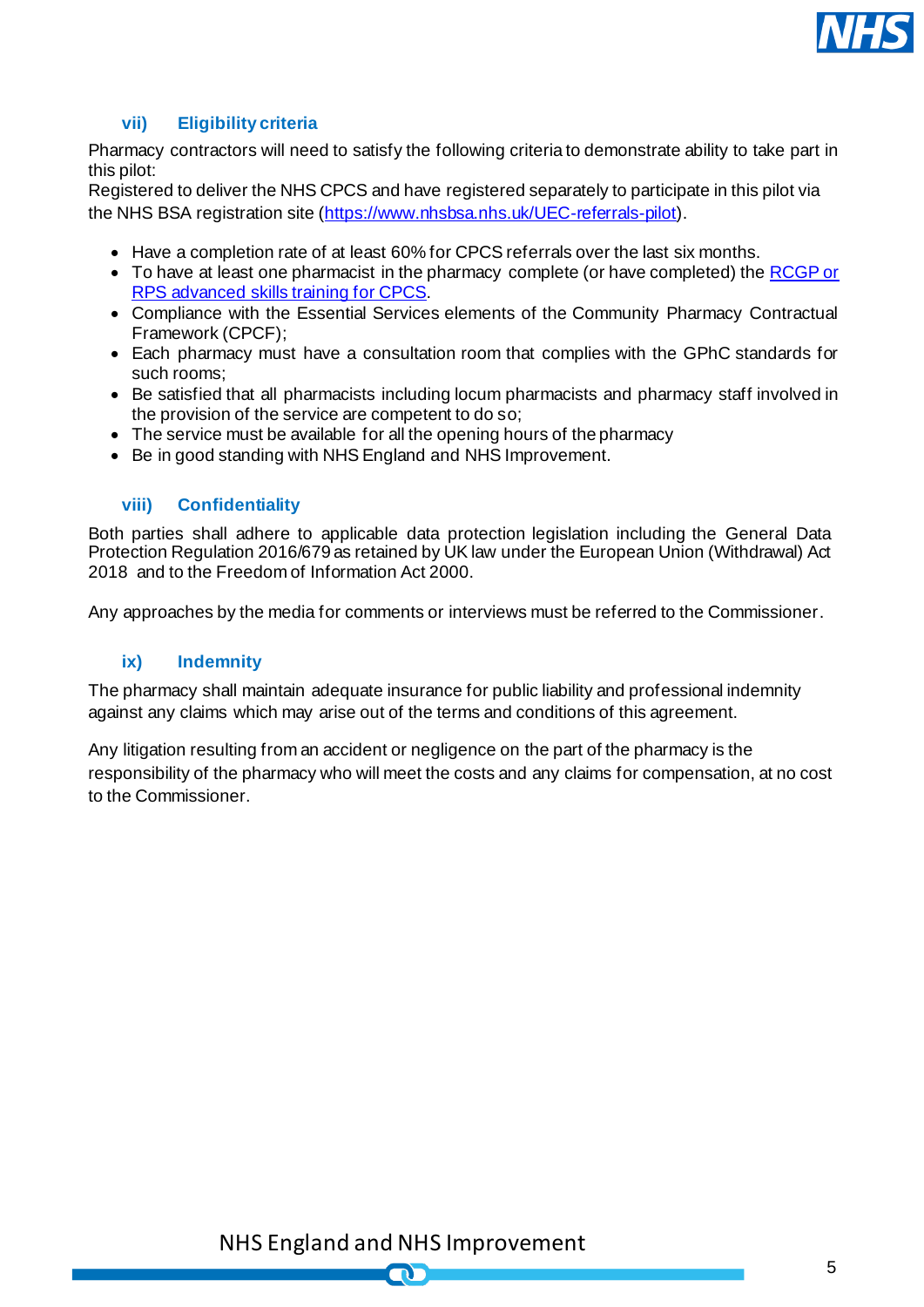

<span id="page-5-0"></span>Schedule 1

Pharmacy Integration Fund

**Service Specification for NHS Community Pharmacist Consultation Service (CPCS)**

# **Pilot Variation Notice**

**for pharmacy contractors taking part in the pilot to test referrals to CPCS from additional Urgent & Emergency Care (UEC) settings**

NHS England and NHS Improvement

Pharmacy Local Enhanced Service

NHS England and NHS Improvement

P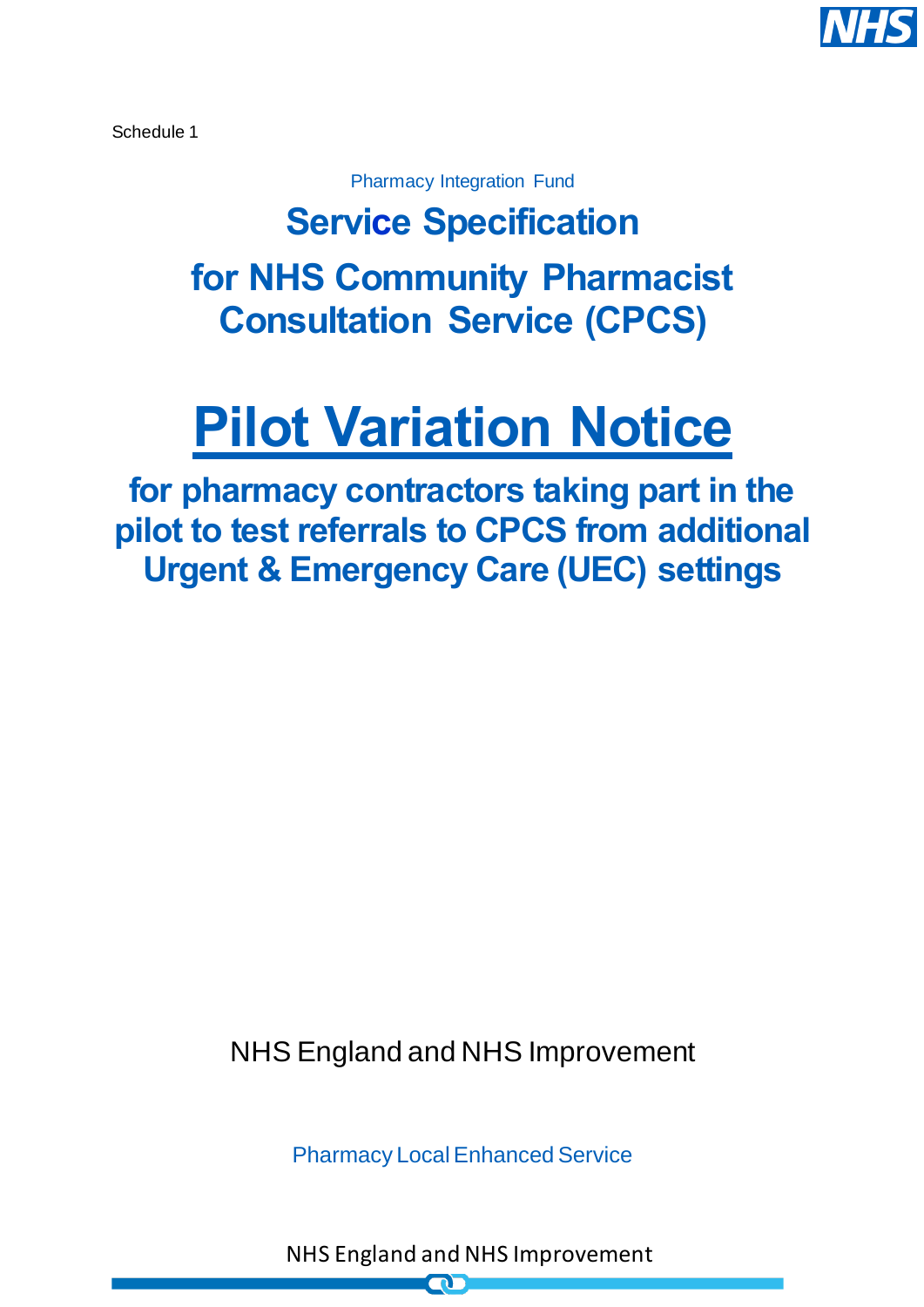

#### **Service Specification variation notice for NHS Community Pharmacist Consultation Service (CPCS) for the pilot to test referrals to CPCS from additional Urgent & Emergency Care (UEC) settings**

Prepared by the Primary Care Group, Pharmacy Integration Fund team

This pilot aims to develop the UEC referral pathway to NHS CPCS building on the learning from 111 and General Practice. Pharmacy contractors participating in the pilot must be registered to deliver the NHS CPCS and must follow and comply with all aspects of the Service Specification for the NHS CPCS Pharmacy Advanced Service. (<https://www.england.nhs.uk/wp-content/uploads/2019/10/CPCS-Advanced-Service-Specification.pdf>)

The details outlined in the Service Specification variation notice below, relate to this specific pilot only. The Pilot is commissioned as a Pharmacy Local Enhanced Service and those pharmacy contractors participating in the pilot must follow and comply with all aspects of this variation notice in addition to the requirements laid out in the NHS CPCS Service Specification.

NHS England and NHS Improvement

 $\blacksquare$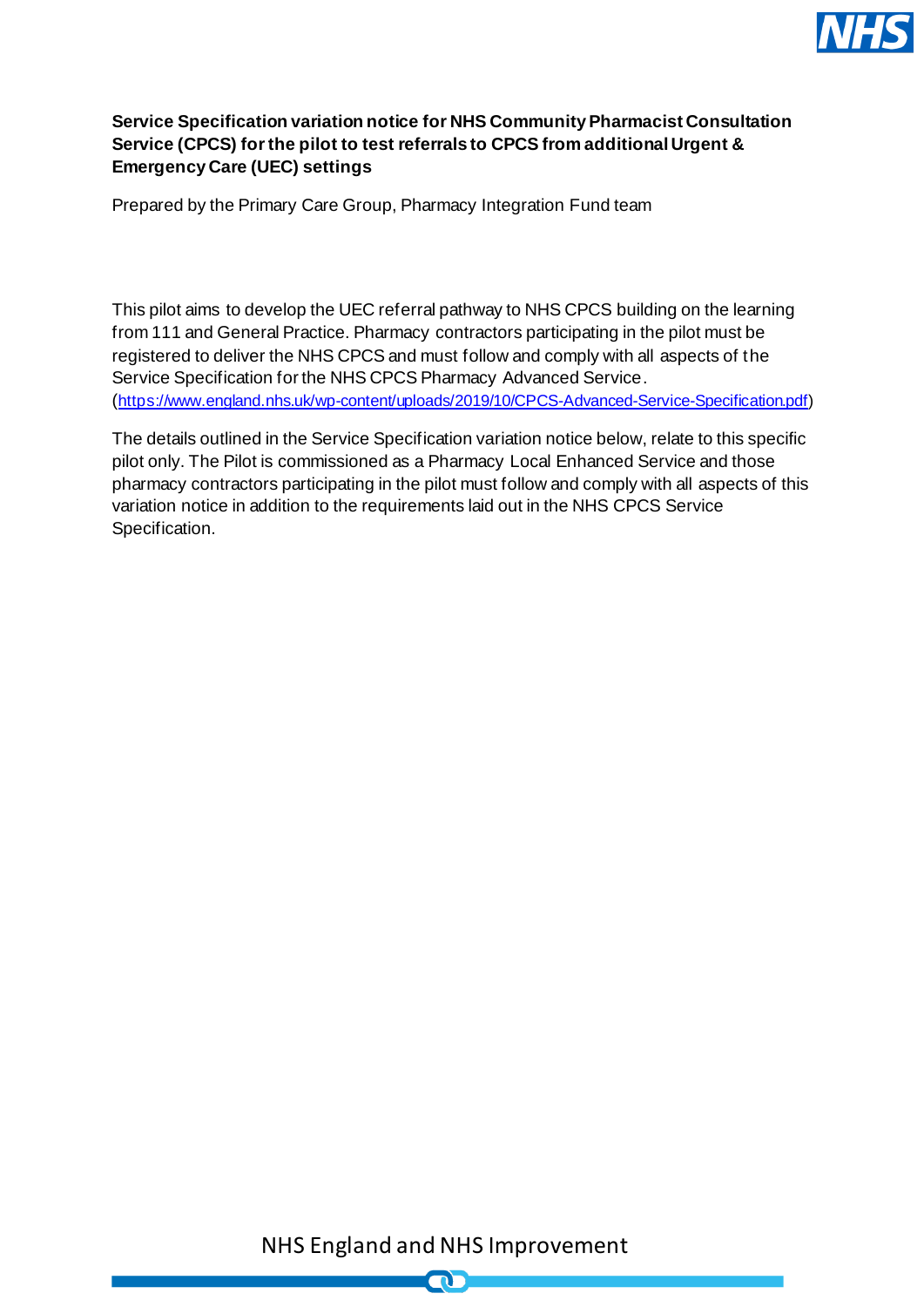

## **Contents**

| 2 <sub>2</sub> | Additional Pilot requirements for service provision - premises,                                  |
|----------------|--------------------------------------------------------------------------------------------------|
| 3 <sup>1</sup> |                                                                                                  |
| 4              |                                                                                                  |
|                |                                                                                                  |
| 6              |                                                                                                  |
| $\overline{7}$ |                                                                                                  |
| 8              |                                                                                                  |
| 9              |                                                                                                  |
|                |                                                                                                  |
|                |                                                                                                  |
|                |                                                                                                  |
|                |                                                                                                  |
|                | Annex D – List of possible symptoms groups identified for referral to a community pharmacist  13 |

# NHS England and NHS Improvement

**CD**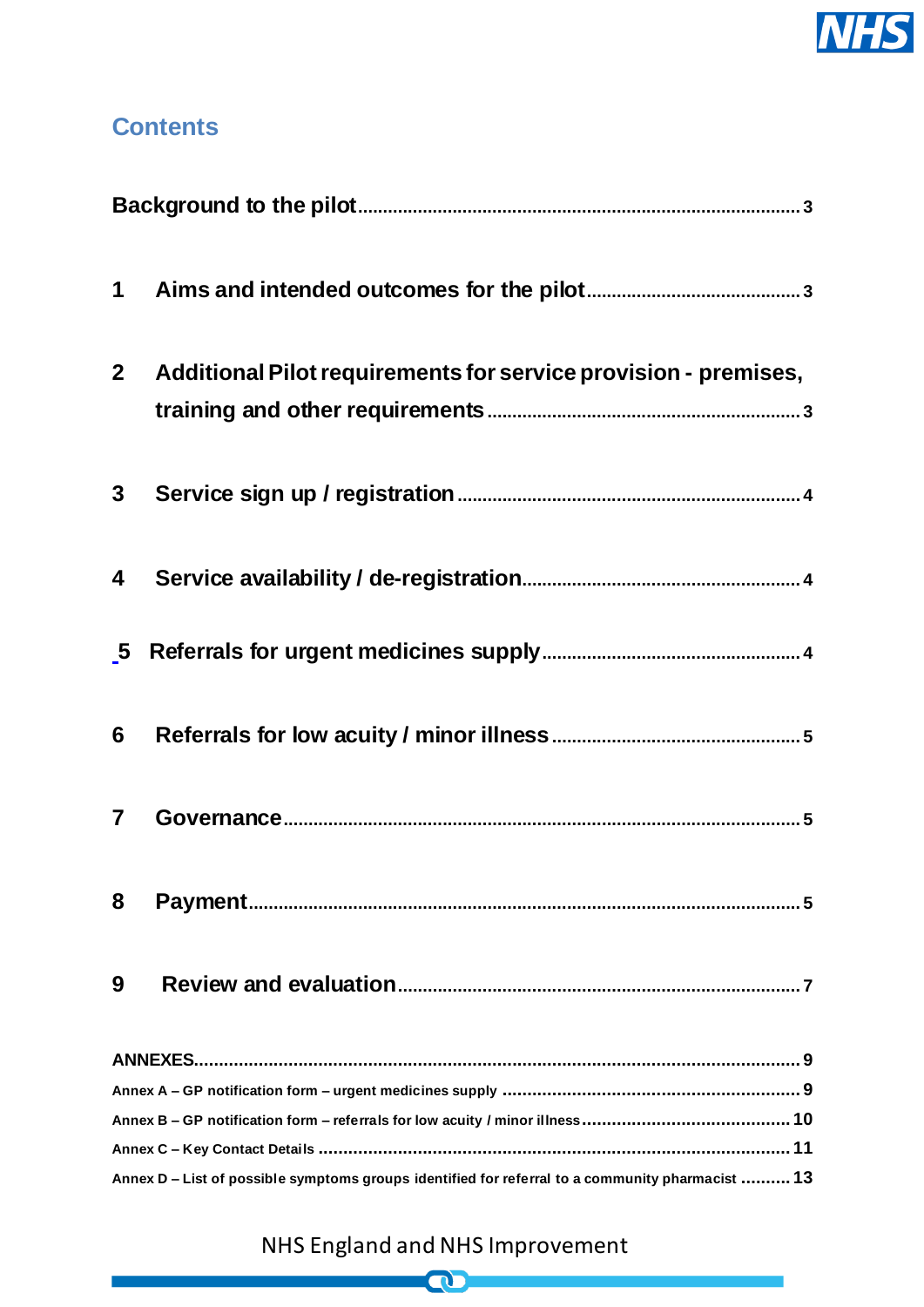

# <span id="page-8-0"></span>**Background to the pilot**

The pilot aims to develop the UEC referral pathway to NHS CPCS building on the learning from 111 and General Practice. This ambition to test the referrals from Urgent Treatment Centers was highlighted in the 2019- 2024 CPCF agreement as part of the Year 3 2021/22 plans<sup>1</sup>.

# <span id="page-8-1"></span>**1 Aims and intended outcomes for the pilot**

- 1.1 This project aims to:
	- test referral routes for patients with low acuity minor illnesses and Urgent Repeat Medicines Supply requests from Urgent and Emergency care (UEC) settings to community pharmacies (CPs). (N.B. For the purposes of this pilot "additional UEC settings" will include Accident & Emergency (A+E) and Urgent Treatment Centres specifically).
	- The pilot will aim to describe the required system assurance regarding the referral route from UEC settings to CPs encompassing clinical, operational, and digital processes.
- 1.2 The specific objectives of the pilot are:
	- To test referral routes into the NHS CPCS from UECs and understand the impact of referrals on both EDs & CPs to inform any potential future roll-out plans.
	- To understand the opportunity and the potential volumes within this cohort with low acuity conditions that can be treated within a CP and scope of requests for urgent medicines supplies.
	- To understand and record the clinical governance considerations for establishing a referral route for low acuity conditions from UECs (Higher acuity care) to CPs (lower acuity care).
	- To undertake quantitative and qualitative evaluation including patient experience and the experience of community pharmacy and UEC teams.

# <span id="page-8-2"></span>**2 Additional Pilot requirements for service provision premises, training, and other requirements**

- 2.1 The pharmacy contractor is expected to meet all the requirements of the current NHS CPCS advanced service specification<sup>2</sup> .
- 2.2. To participate at least one pharmacist in each pharmacy must have undertaken (or

<sup>1</sup>

https://assets.publishing.service.gov.uk/government/uploads/system/uploads/attachment\_data/file/819601/ cpcf-2019-to-2024.pdf

<sup>&</sup>lt;sup>2</sup> https://www.england.nhs.uk/publication/advanced-service-specification-nhs-community-pharmacistconsultation-service/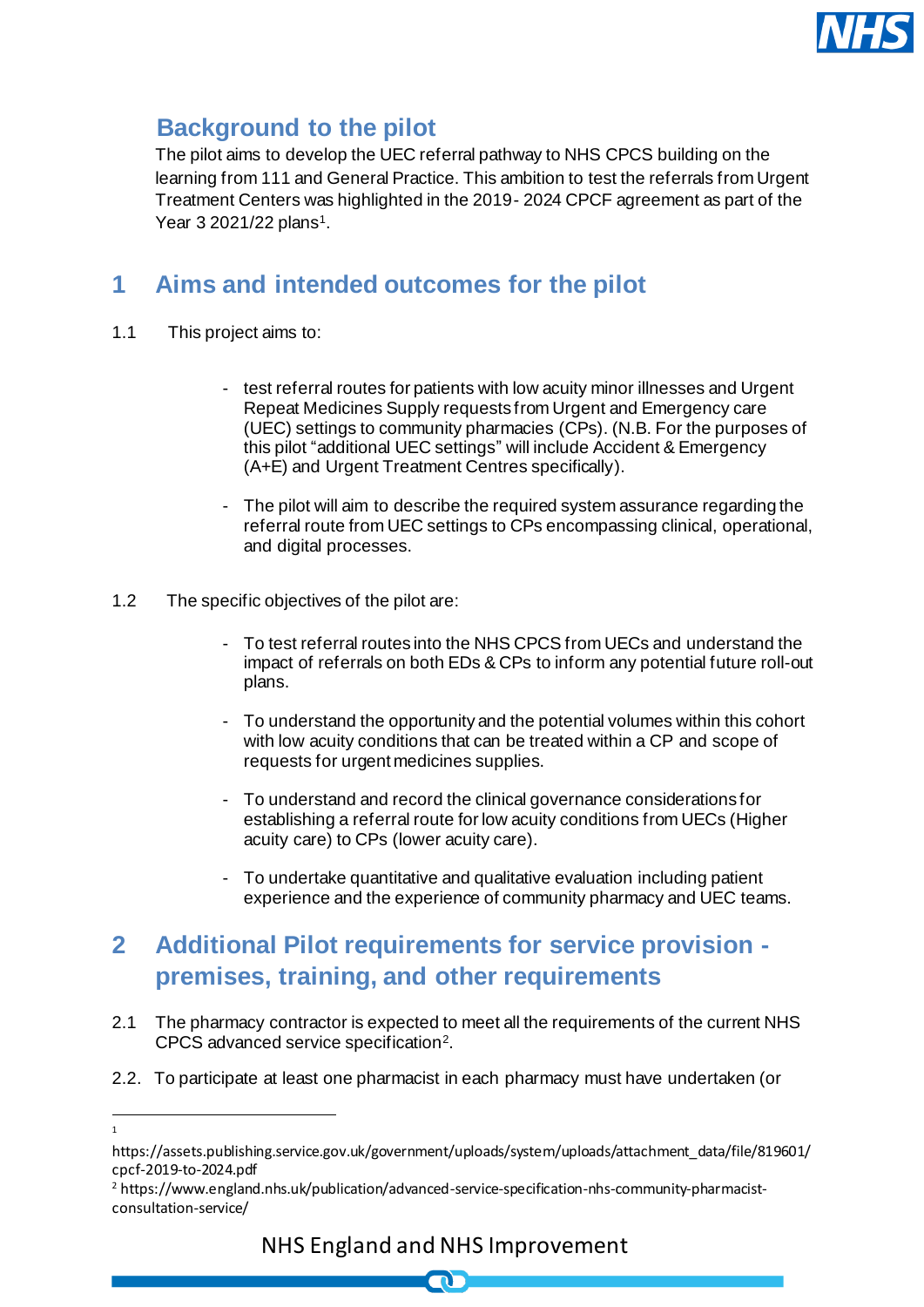

be registered to undertake) the CPCS training via Royal Pharmaceutical Society (RPS) and Royal College of General Practice (RCGP) accredited training for the NHS CPCS. The link to the training site is shown below:

[NHS CPCS Workshops | RPS \(rpharms.com\)](https://www.rpharms.com/events/cpcs-events)

2.3 The pharmacy must be registered for the NHS CPCS and have a consultation completion rate above 60% (averaged over the previous six months) for 111 minor illness referrals made into the NHS CPCS. The NHS E/I regional pharmacy commissioning team will confirm that the pharmacy contractors have met this criterion using the data available for reporting through the CPCS IT systems.

# <span id="page-9-0"></span>**3 Service sign up / registration**

3.1 To participate in the pilot contractors must be registered to deliver the NHS CPCS and have completed the action described in 2.1. above. UEC CPCS pilot is commissioned locally as an enhanced Service and an additional electronic registration declaration is required through the NHS BSA registration site set up specifically for this pilot. The link to register for the service is shown below:

<https://www.nhsbsa.nhs.uk/UEC-referrals-pilot>

## <span id="page-9-1"></span>**4 Service availability / de-registration**

4.1 Should there be a problem with service provision locally, all UEC locations<sup>3</sup> participating in the pilot should be contacted by the pharmacy contractor and notified of any temporary withdrawal of service, to prevent them making further direct referrals. Contact details will be agreed by the local project teams and shared at the start of the pilot referral activity

# <span id="page-9-2"></span>**5 Referrals for urgent medicines supply**

### **5.1 General Information**

5.1.1 The referral from the Additional UEC setting must be sent electronically using secure electronic messaging (e.g. either as an ITK- standard electronic message into the CPCS IT system or as an NHS mail message requiring manual input into the CPCS IT system).

## **5.2 Telephone call between the patient and pharmacist**

5.2.1 Following the consultation, if the pharmacist needs to refer the patient onward to a more appropriate clinician, e.g. GP this must be in line with locally agreed processes. Pharmacy contractors will be provided with access to the contact details for the Additional UEC sites if escalation is required to high acuity settings to help the patient to access the appropriate service in line with these locally agreed processes.

 $^3$  For the purposes of the pilot, "additional UEC locations" refers to the emergency department(s) or urgent treatment centre(s) participating in the pilot site location

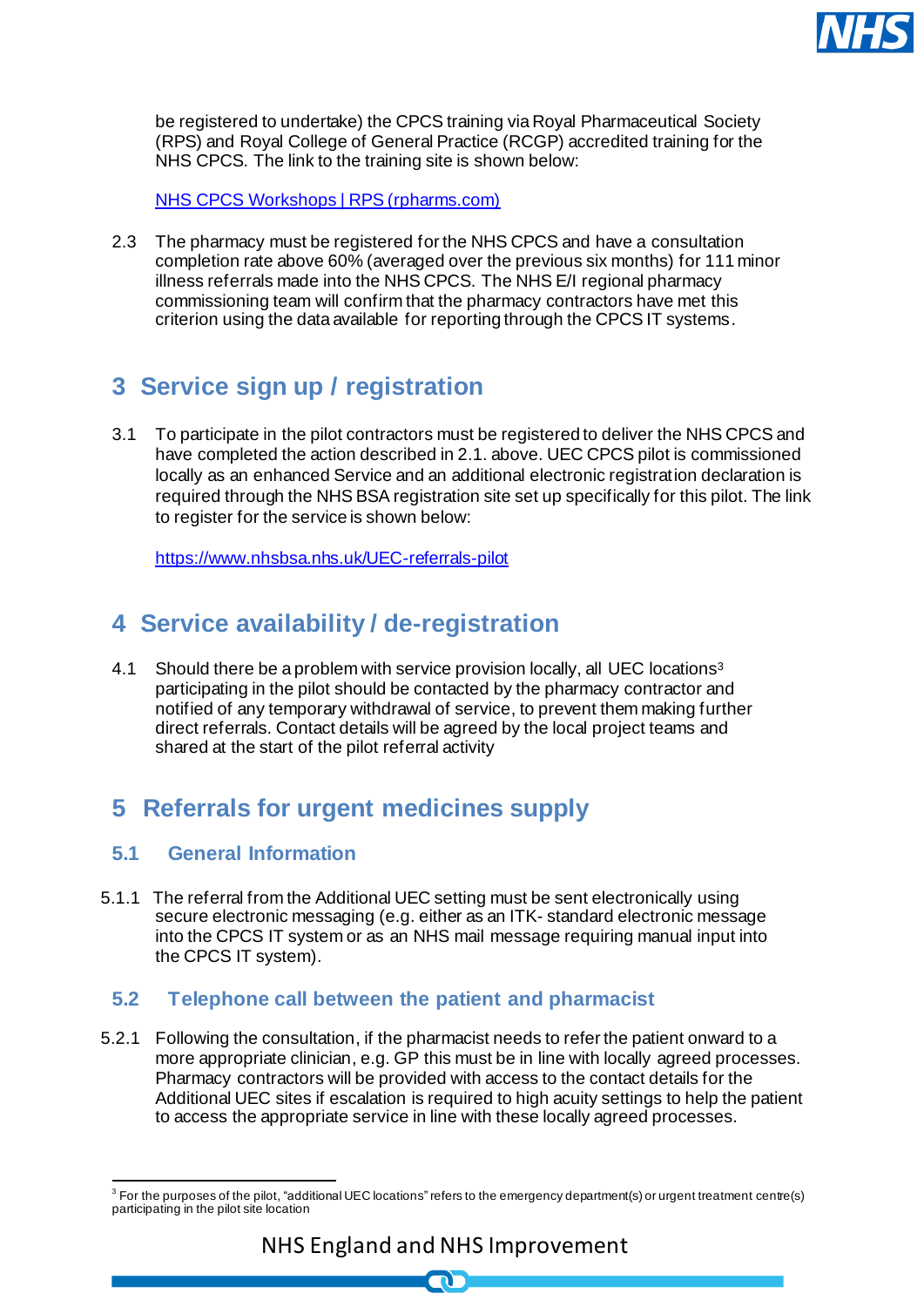

## <span id="page-10-0"></span>**6 Referrals for low acuity / minor illness**

### **6.1 Receipt of referral**

6.1.1 The referral from the Additional UEC setting must be sent electronically using secure electronic messaging (e.g. either as an ITK- standard electronic message into the CPCS IT system or as an NHS mail message requiring manual input into the CPCS IT system).

## <span id="page-10-1"></span>**7 Governance**

- 7.1 All relevant records must be managed in line with Records Management Code of Practice for Health and Social Care<sup>4</sup> .
- 7.2 Any issues with referrals from additional UEC setting pilot site will be reported via local governance arrangements. This feedback may be shared via the local Integrated Urgent Care governance group as part of an overview of the service and its performance and managing its integration with other local urgent care services (including handling patients who use the service inappropriately and dealing with them on a system wide basis).
- 7.3 The pharmacy is required to report any patient safety incidents in line with the Clinical Governance Approved Particulars for pharmacies. Additionally, any such incidents will be reviewed nationally by the Pharmacy Integration programme team.

## <span id="page-10-2"></span>**8 Payment**

### **8.1 Fees to be claimed via the regional local payments scheme**

- 8.1.1 Participation in the pilot must be authorised by the regional pharmacy commissioning teams.
- 8.1.2 Only those pharmacy contractors who meet the pilot site selection criteria for community pharmacies and are authorised to participate by the regional pharmacy commissioning teams, will be able to participate in the pilot and claim the participation fee.
- 8.1.3 A participation fee of £665 will be paid to each participating pharmacy as contribution to the administration associated with participation in the pilot evaluation and training activities. The claim for this fee will be processed by the regional pharmacy

## NHS England and NHS Improvement

n.

<sup>4</sup> [https://www.gov.uk/government/publications/records-management-code-of-practice-for-health-and-social](https://www.gov.uk/government/publications/records-management-code-of-practice-for-health-and-social-care)[care](https://www.gov.uk/government/publications/records-management-code-of-practice-for-health-and-social-care)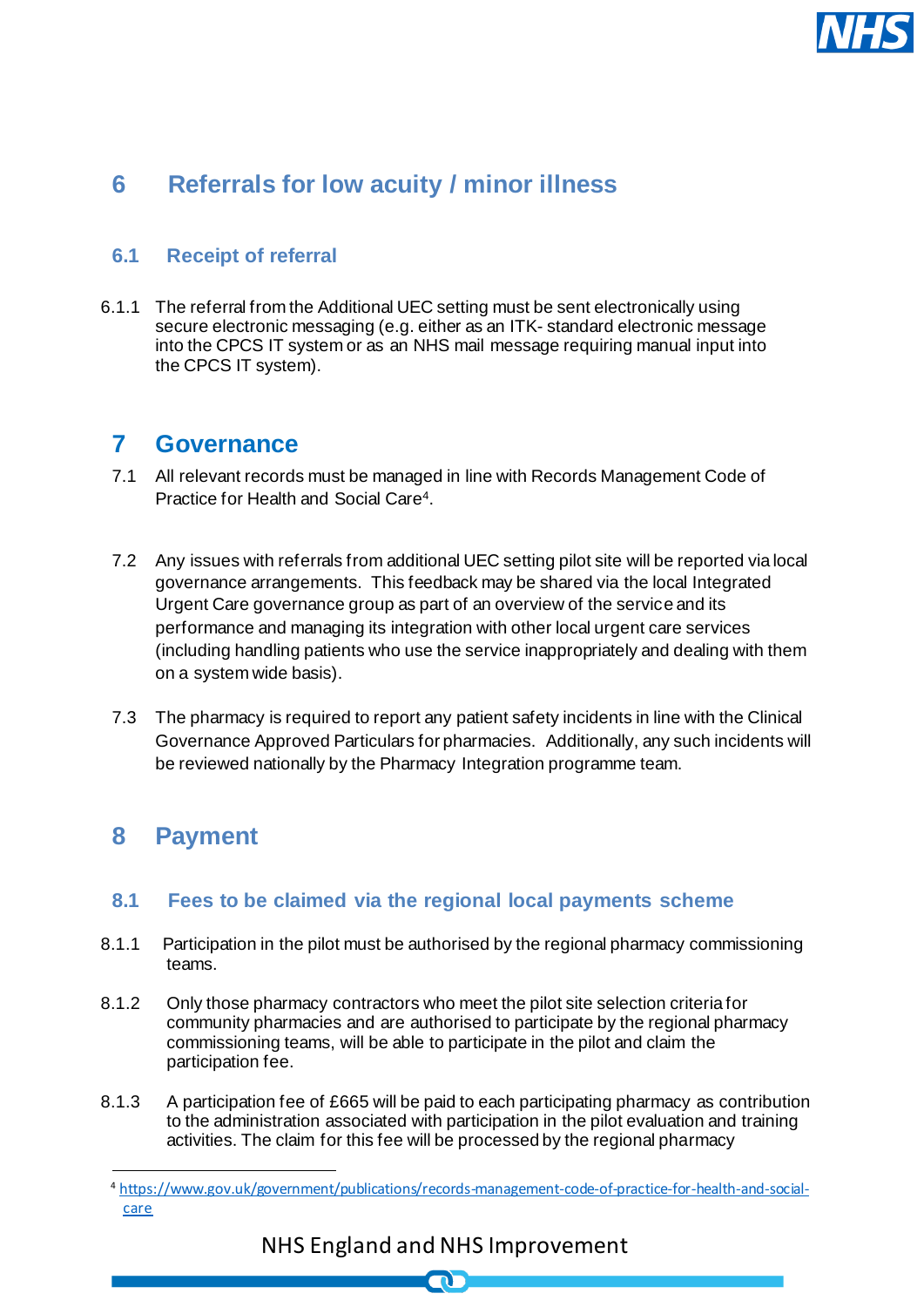

commissioning teams via a local payments process.

- 8.1.4 If pilot sites withdraw from the pilot prior to any meaningful engagement, local commissioning teams may reclaim some or all the participation fee.
- 8.1.5 An additional fee of £45 will be paid to the pharmacy contractors who take part in the in-depth interviews as part of the evaluation.

## **8.2 Fees to be claimed directly via CPCS IT system and/or MYS portal**

- 8.2.1 A Consultation fee of £14 will be paid for each completed referral (urgent medicines supply or low acuity/minor illness).
- 8.2.2 For urgent medicines supply, a referral is completed when any one of the following outcomes has occurred:
	- a) the pharmacist has a consultation with the patient (remotely or face-to-face) and confirms no supply is required.
	- b) the pharmacist has a consultation with the patient (remotely or face-to-face) and the patient is given advice.
	- c) the pharmacist has a consultation with the patient (remotely or face-to-face) and the patient purchases the required product.
	- d) the pharmacist has a consultation with the patient (remotely or face-to-face) and an emergency supply is made.
	- e) the pharmacist has a consultation with the patient (remotely or face-to-face) and the patient is referred on to another healthcare provider.
	- f) the pharmacist has a consultation with the patient (remotely or face-to-face) and an EPS prescription is downloaded and dispensed,
	- g) or the pharmacist has a consultation with the patient (remotely or face-toface) and an item is not available, and the patient is referred to a second pharmacy (both pharmacies can claim a consultation fee in this scenario).
- 8.2.3 For low acuity/minor illness, a referral is completed when any one of the final outcomes has occurred:
	- a) the pharmacist has a consultation with the patient (remotely or face-to-face) and the patient is given self-care advice.
	- b) the pharmacist has a consultation with the patient (remotely or face-to-face) and the patient purchases an OTC item.
	- c) the pharmacist has a consultation with the patient (remotely or face-to-face) and the patient is referred to a Minor Ailments Scheme locally (where one exists).
	- d) the pharmacist has a consultation with the patient (remotely or face-to-face) and the patient is referred to an appropriate prescriber.
	- e) or the pharmacist has a consultation with the patient (remotely or face-toface) and the pharmacist makes the decision that the presenting condition is not minor in nature and the patient is referred into higher acuity services (as described in section 7.4).
- 8.2.4 No Consultation fee can be claimed where the pharmacist cannot make any contact with the referred patient.
- 8.2.5 Claims for payments for this service should be made monthly, via the MYS portal and/or the CPCS IT system (where this functionality is available). Contractors should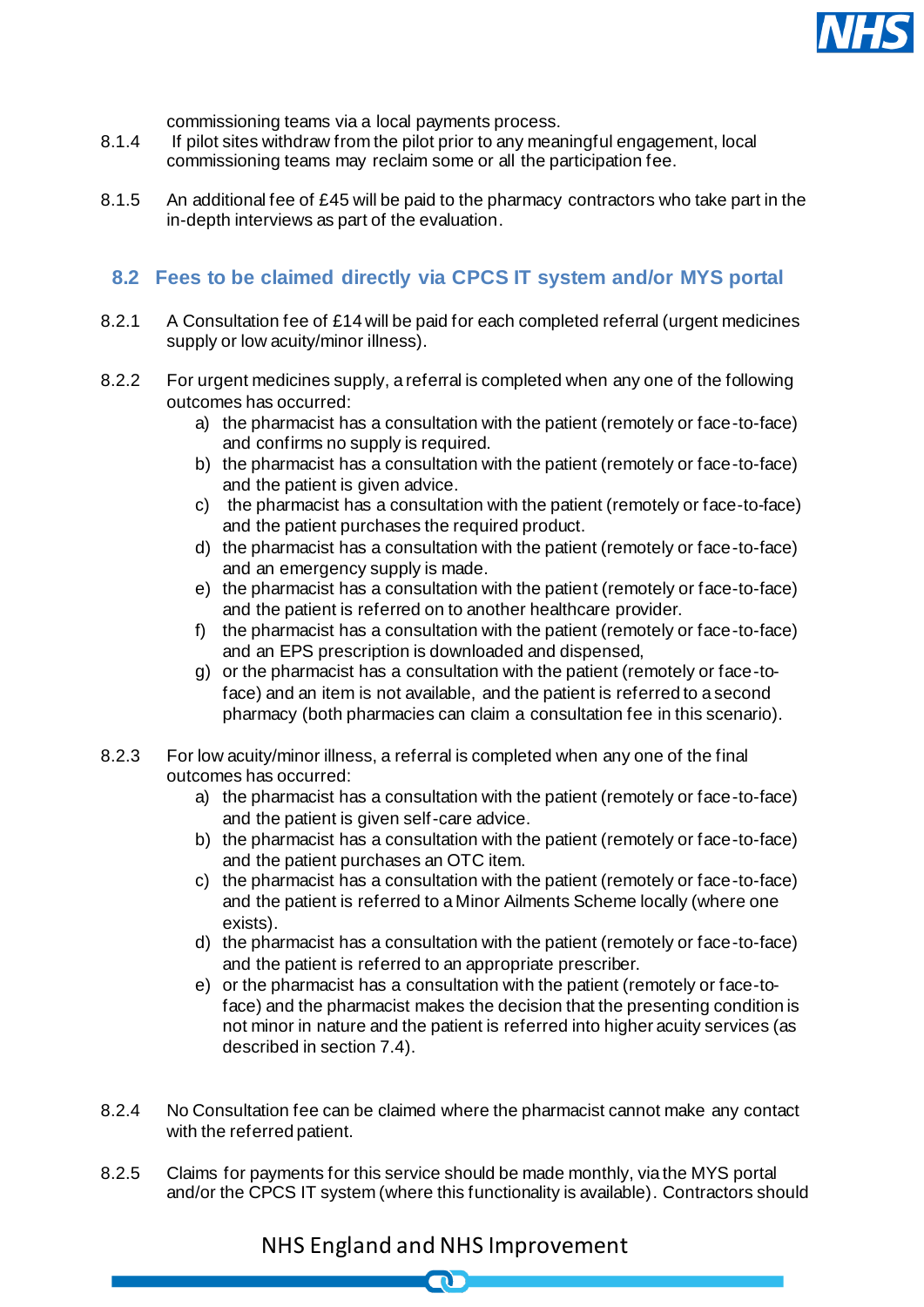

confirm with their CPCS IT system provider whether they will need to submit a manual payment claim via the MYS portal, or whether the CPCS IT system will create a month end collated activity report/payment claim for their approval prior to it being submitted to the NHSBSA. Claims will be accepted by the NHSBSA within six months of completion of a referral, in accordance with the usual Drug Tariff claims process. Later claims will not be processed.

- 8.2.6 The NHSBSA will make appropriate payments claimed by the pharmacy contractor as described above, in the same payment month as other payments for NHS Pharmaceutical Services and the payments will be separately itemized on the FP34 Schedule of Payments.
- 8.2.7 The cost of medicines or appliances supplied under the CPCS urgent medicines provision will be reimbursed using the basic price specified in Drug Tariff Part II Clause 8 – Basic Price. No other elements of the Drug Tariff in relation to reimbursement of medicines or appliances apply to this service. An allowance at the applicable VAT rate will be paid to cover the VAT incurred when purchasing the supplied medicine or appliance.
- 8.2.8 The cost of medicines or appliances supplied via the service will be recharged to Clinical Commissioning Group budgets.

## <span id="page-12-0"></span>**9 Review and evaluation**

- 9.1 The Commissioner reserves the right to audit or conduct post payment verification (PPV) on the information and data held at the pharmacy in respect of this service.
- 9.2 As a pilot service, independent evaluation of the service and its outcomes is key to ongoing service development and review of the effectiveness of the pilot. The service provider has been paid a participation fee in recognition of this and is required to participate in evaluation by ensuring submission of all relevant data and taking part in a questionnaire/survey and phone interview if requested.
- 9.3 Aspects of the service to be examined will include (but are not limited to):
	- The volume of referrals made to CPs from the UEC settings.
	- The symptoms and minor illness conditions associated with the referrals.
	- The population demographics of patients using the service.
	- The number of escalations made by the CPs to other clinicians (typically where the pharmacist has identified a red flag condition not previously picked up in the ED setting).
	- Any reported clinical incidents and the findings from their subsequent investigation.
	- A comparison to the NHS CPCS referral made to CP from NHS 111, Integrated Urgent Care Clinical Assessment Service (IUC CAS) and general practice settings.
	- The attendance rate (in-person and remotely) at CP settings following referral from UEC settings.
	- The types and effectiveness of secure digital referral routes deployed.
	- The clinical governance considerations made by each UEC and pharmacy site to establish the new referral route
	- Impact on health inequalities (linking to post codes of those diagnosed)
	- Service user experience / satisfaction
	- Operational efficiency and identified issues with the running of the service,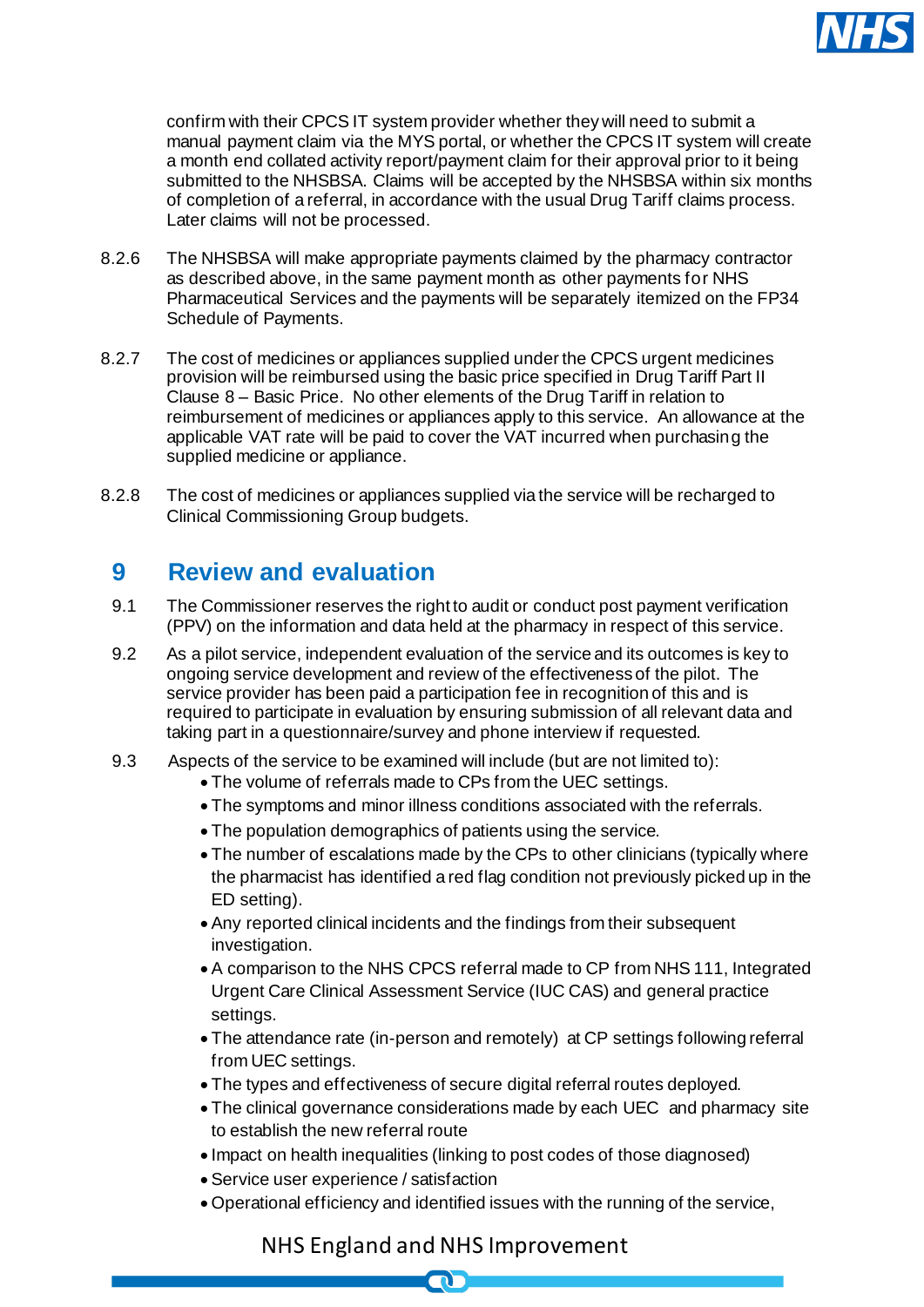

which may prompt changes to its design/future development

- The cost of implementation including time and resource(s) required.
- 9.4 The evaluation techniques will focus on data gathering from all sites, interviews with participating pharmacy staff, UEC staff and case studies.

NHS England and NHS Improvement

 $\bullet$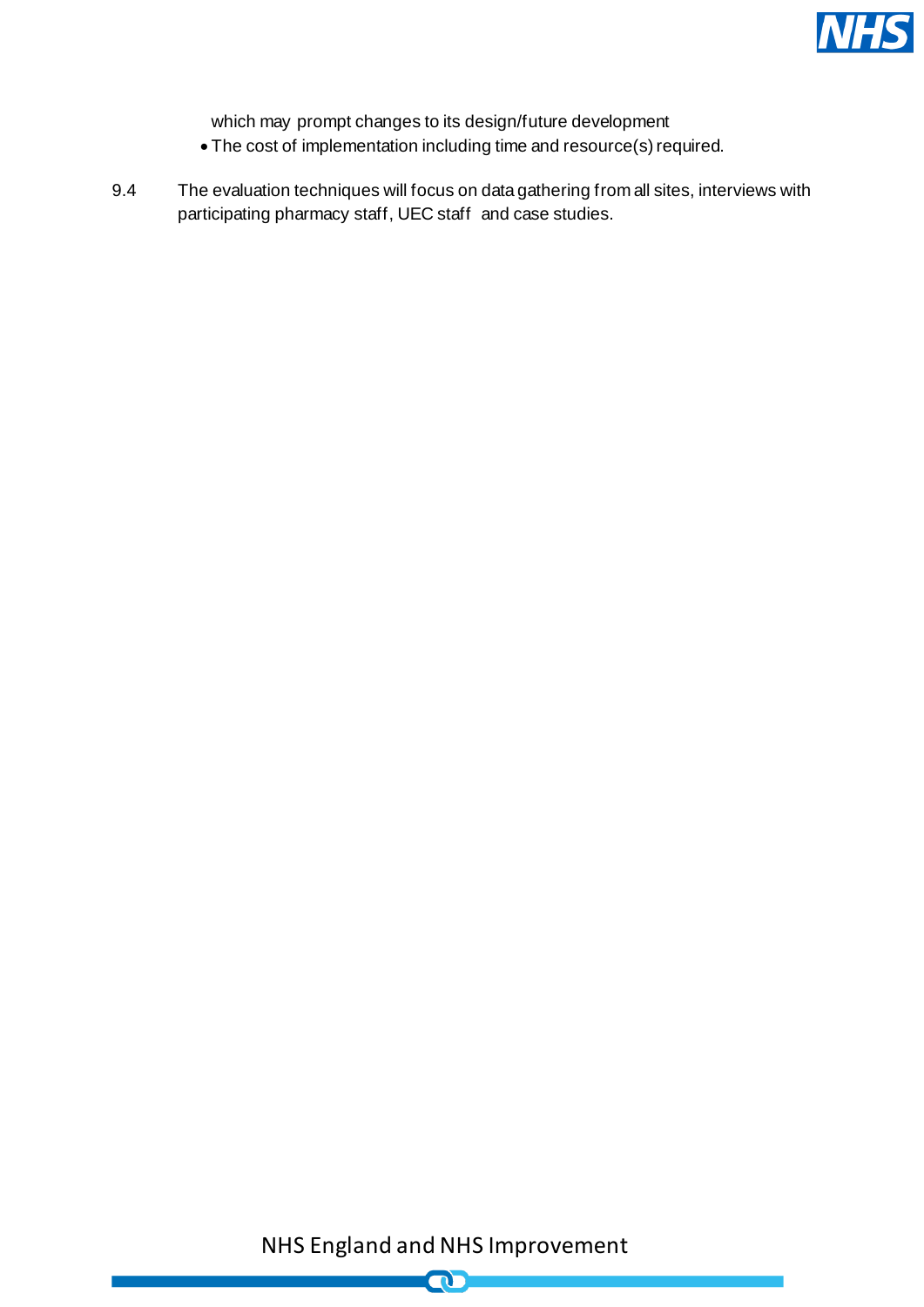

<span id="page-14-0"></span>**ANNEXES**

# <span id="page-14-1"></span>**Annex A – GP notification form – urgent medicines supply initiated from a patient presenting at a pilot UEC site**

#### NHS Community Pharmacist Consultation Service - Notification of supply to patient's general practice

| To (GP practice name)                                                                                                                                                                                                                                                                                                                                                                 |                                                           |          |                   |        |
|---------------------------------------------------------------------------------------------------------------------------------------------------------------------------------------------------------------------------------------------------------------------------------------------------------------------------------------------------------------------------------------|-----------------------------------------------------------|----------|-------------------|--------|
| Patient's details:                                                                                                                                                                                                                                                                                                                                                                    |                                                           |          |                   |        |
| <b>Name</b>                                                                                                                                                                                                                                                                                                                                                                           |                                                           |          |                   |        |
| <b>Address</b>                                                                                                                                                                                                                                                                                                                                                                        |                                                           |          |                   |        |
| Date of birth                                                                                                                                                                                                                                                                                                                                                                         | $\mathbf{I}$                                              | $\prime$ | <b>NHS</b> number |        |
| This patient was provided with an emergency supply at this pharmacy on:                                                                                                                                                                                                                                                                                                               |                                                           |          |                   | T<br>1 |
|                                                                                                                                                                                                                                                                                                                                                                                       | Details of medicines or appliances supplied:<br>Quantity: |          |                   |        |
|                                                                                                                                                                                                                                                                                                                                                                                       |                                                           |          |                   |        |
|                                                                                                                                                                                                                                                                                                                                                                                       |                                                           |          |                   |        |
|                                                                                                                                                                                                                                                                                                                                                                                       |                                                           |          |                   |        |
|                                                                                                                                                                                                                                                                                                                                                                                       |                                                           |          |                   |        |
| Additional comments (e.g. patient's reason for requesting an emergency supply)                                                                                                                                                                                                                                                                                                        |                                                           |          |                   |        |
| Medication or appliances have been supplied to this patient following an assessment of their<br>needs with the information available to the pharmacist at the time. If you wish to flag to urgent<br>and emergency care providers that it is inappropriate for a patient to be referred for urgent<br>supplies of medicines, please consider the use of a Special Patient Note (SPN). |                                                           |          |                   |        |

| Pharmacy name   | Telephone |  |
|-----------------|-----------|--|
| NHSmail address |           |  |
| Address         |           |  |

**CONFIDENTIAL** 

Copies of this form can be downloaded fro[m https://psnc.org.uk/cpcs](https://psnc.org.uk/cpcs)

## NHS England and NHS Improvement

**OD**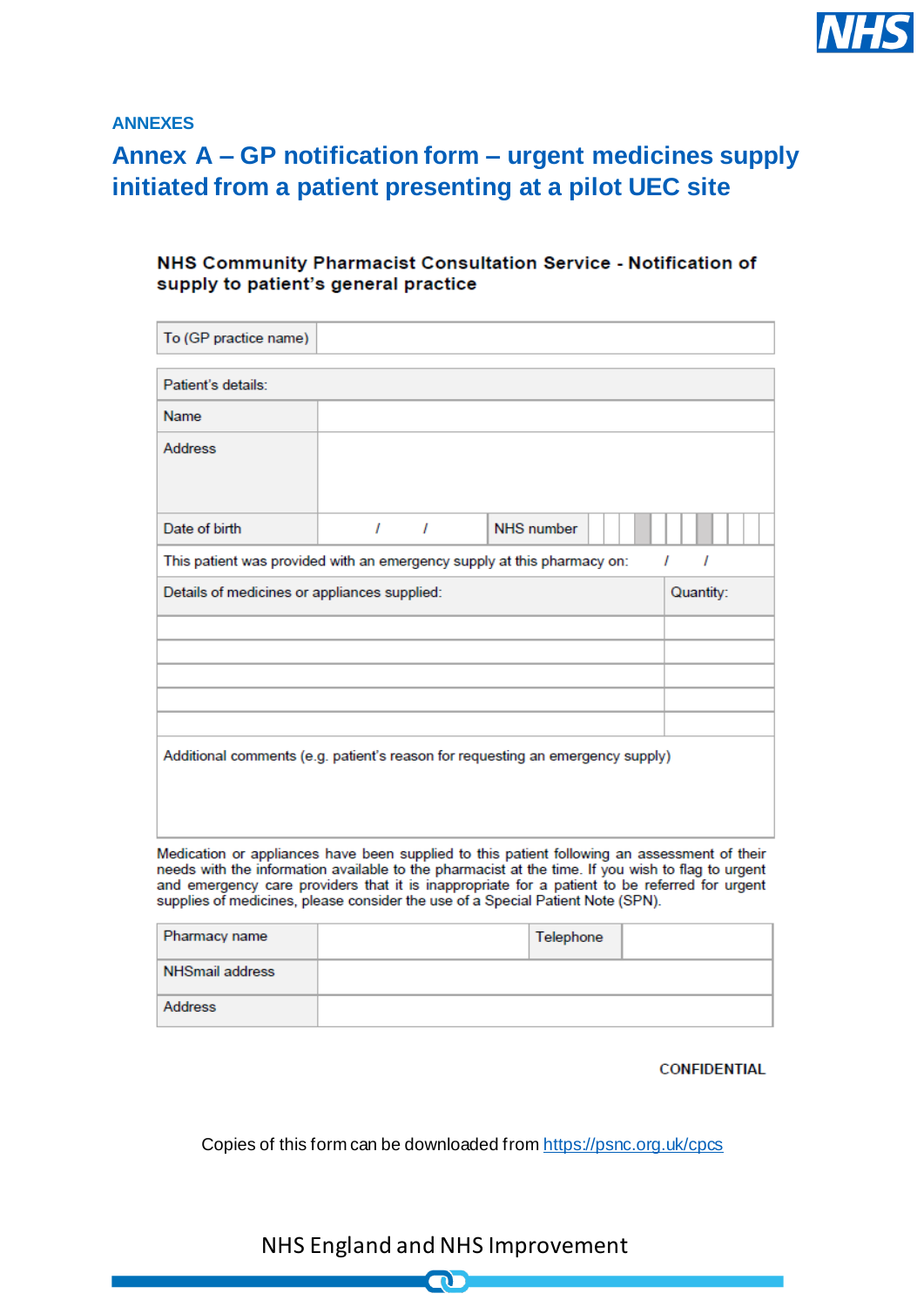

# <span id="page-15-0"></span>**Annex B – GP notification form – referrals for low acuity / minor illness initiated from a patient presenting at a pilot UEC site**

#### NHS Community Pharmacist Consultation Service - Notification of low acuity/minor illness consultation to patient's general practice

| To (GP practice name)                                                                                                                                                                                                                           |                                                                                                               |                   |  |  |
|-------------------------------------------------------------------------------------------------------------------------------------------------------------------------------------------------------------------------------------------------|---------------------------------------------------------------------------------------------------------------|-------------------|--|--|
| Patient's details:                                                                                                                                                                                                                              |                                                                                                               |                   |  |  |
| <b>Name</b>                                                                                                                                                                                                                                     |                                                                                                               |                   |  |  |
| <b>Address</b>                                                                                                                                                                                                                                  |                                                                                                               |                   |  |  |
| Date of birth                                                                                                                                                                                                                                   | T<br>T                                                                                                        | <b>NHS</b> number |  |  |
| a pharmacist at this pharmacy on:                                                                                                                                                                                                               | Following a low acuity/minor illness referral to the pharmacy, this patient had a consultation with<br>1<br>, |                   |  |  |
| Support has been given to the patient following an assessment of their needs with the<br>information available to the pharmacist at the time.<br>Details of support or advice provided and any additional information for the general practice: |                                                                                                               |                   |  |  |
|                                                                                                                                                                                                                                                 |                                                                                                               |                   |  |  |
|                                                                                                                                                                                                                                                 |                                                                                                               |                   |  |  |
|                                                                                                                                                                                                                                                 |                                                                                                               |                   |  |  |
| Details of any medicines or appliances supplied:<br>Quantity:                                                                                                                                                                                   |                                                                                                               |                   |  |  |
|                                                                                                                                                                                                                                                 |                                                                                                               |                   |  |  |
|                                                                                                                                                                                                                                                 |                                                                                                               |                   |  |  |
|                                                                                                                                                                                                                                                 |                                                                                                               |                   |  |  |
| Pharmacy name                                                                                                                                                                                                                                   |                                                                                                               | Telephone         |  |  |
| <b>NHSmail address</b>                                                                                                                                                                                                                          |                                                                                                               |                   |  |  |
| <b>Address</b>                                                                                                                                                                                                                                  |                                                                                                               |                   |  |  |

**CONFIDENTIAL** 

Copies of this form can be downloaded fro[m https://psnc.org.uk/cpcs](https://psnc.org.uk/cpcs)

## NHS England and NHS Improvement

ה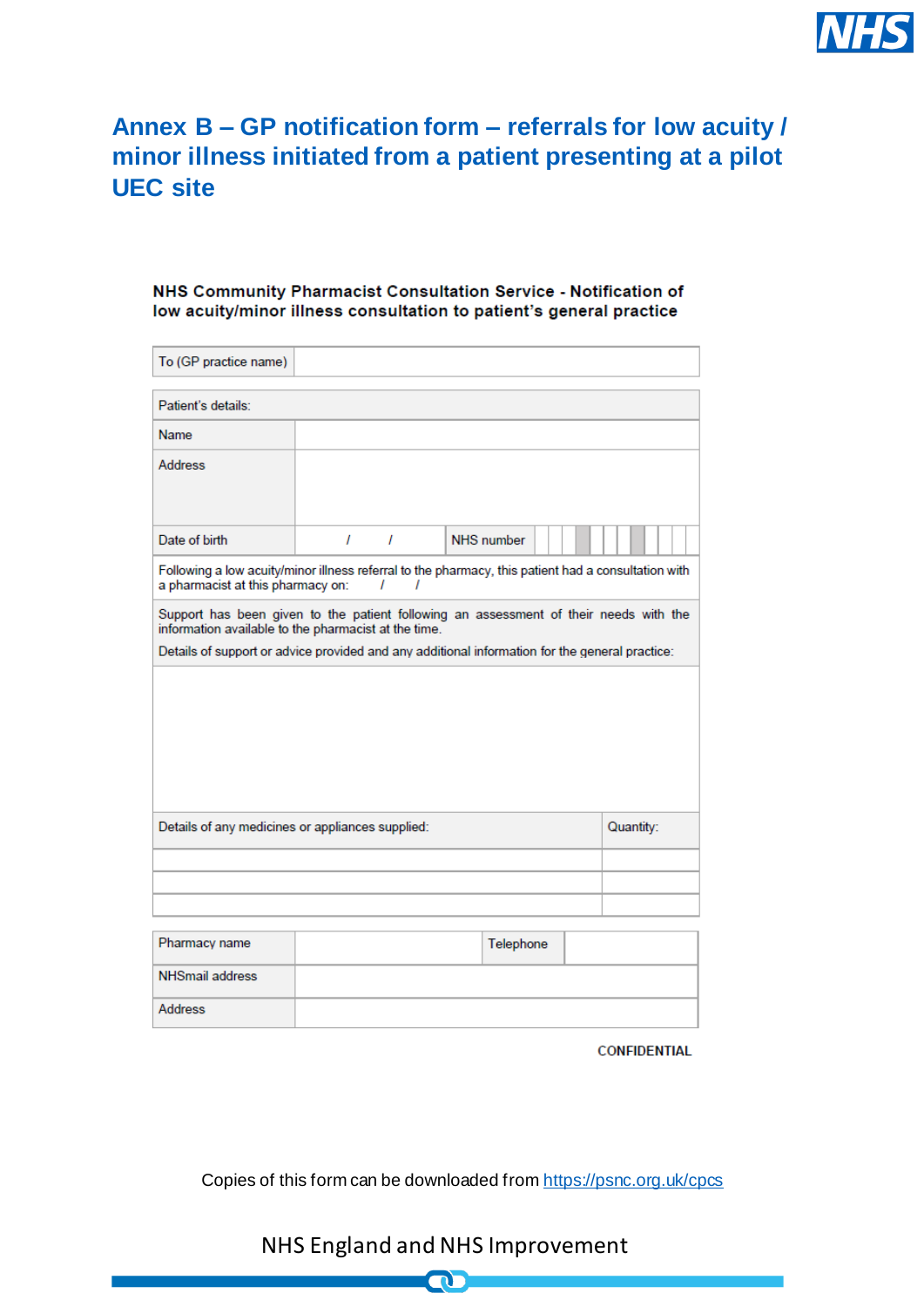

# <span id="page-16-0"></span>**Annex C – Key Contact Details**

| <b>NHS 111 provider</b>                                             |                                                         |  |  |
|---------------------------------------------------------------------|---------------------------------------------------------|--|--|
| Name of Organisation                                                |                                                         |  |  |
| Health professionals telephone<br>number                            | (Note – this number must NOT be shared with the public) |  |  |
| Key contact                                                         |                                                         |  |  |
| <b>Integrated Urgent Care Clinical Assessment Service (IUC CAS)</b> |                                                         |  |  |
| Name of Organisation                                                |                                                         |  |  |
| Health professionals telephone<br>number                            | (Note – this number must NOT be shared with the public) |  |  |
| Key contact                                                         |                                                         |  |  |
| <b>Local GP Out of Hours provider</b>                               |                                                         |  |  |
| Name of Organisation                                                |                                                         |  |  |
| <b>Address</b>                                                      |                                                         |  |  |
| Postcode                                                            |                                                         |  |  |
| Public telephone number                                             |                                                         |  |  |
| Health professionals telephone<br>number                            | (Note – this number must NOT be shared with the public) |  |  |
| Key contact                                                         |                                                         |  |  |
| Local Pilot site Emergency department provider                      |                                                         |  |  |
| Name of Organisation                                                |                                                         |  |  |
| <b>Address</b>                                                      |                                                         |  |  |
| Postcode                                                            |                                                         |  |  |
| Public telephone number                                             |                                                         |  |  |
| Health professionals telephone<br>number                            | (Note – this number must NOT be shared with the public) |  |  |

# NHS England and NHS Improvement

3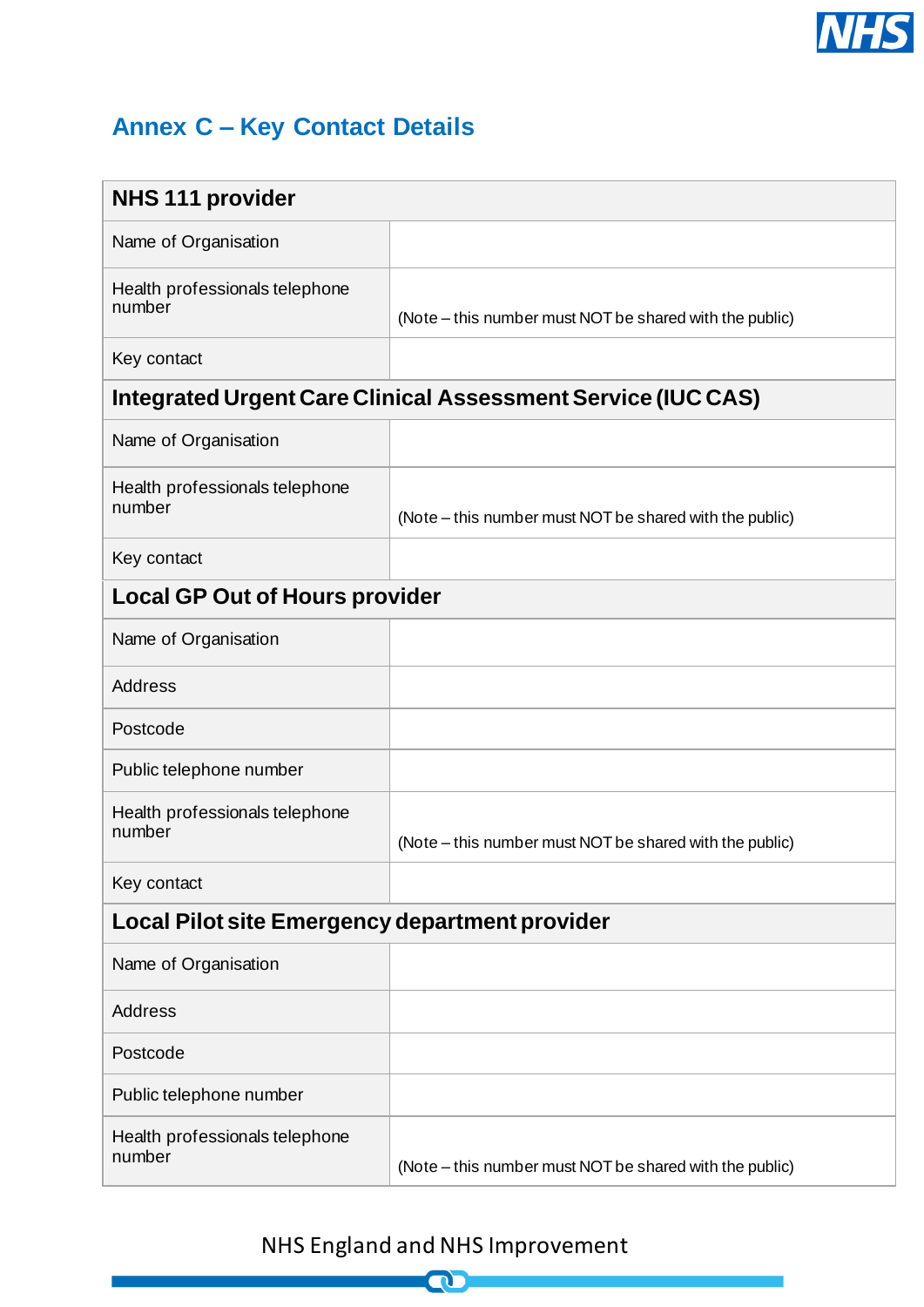

| Key contact                                                                                           |                                                                                                                    |  |  |
|-------------------------------------------------------------------------------------------------------|--------------------------------------------------------------------------------------------------------------------|--|--|
| Local Pilot site urgent treatment centre provider                                                     |                                                                                                                    |  |  |
| Name of Organisation                                                                                  |                                                                                                                    |  |  |
| Address                                                                                               |                                                                                                                    |  |  |
| Postcode                                                                                              |                                                                                                                    |  |  |
| Public telephone number                                                                               |                                                                                                                    |  |  |
| Health professionals telephone<br>number                                                              | (Note – this number must NOT be shared with the public)                                                            |  |  |
| Key contact                                                                                           |                                                                                                                    |  |  |
| Directory of Services (DoS) search tool                                                               |                                                                                                                    |  |  |
| Local DoS search tool                                                                                 | NHS Service Finder (https://finder.directoryofservices.nhs.uk)<br><b>MiDoS</b><br>Direct access via CPCS IT system |  |  |
| Login details                                                                                         | Username:<br>Password:<br>(These details are specific to this pharmacy and should not be shared)                   |  |  |
| <b>Local DoS lead</b>                                                                                 |                                                                                                                    |  |  |
| Name                                                                                                  |                                                                                                                    |  |  |
|                                                                                                       |                                                                                                                    |  |  |
| Telephone                                                                                             |                                                                                                                    |  |  |
| Email address                                                                                         |                                                                                                                    |  |  |
| NHS DoS provider and commissioner helpline                                                            |                                                                                                                    |  |  |
| 0300 0200 363<br>Call this number to notify NHS 111 or IUC CAS of temporary withdrawal of the service |                                                                                                                    |  |  |
| <b>Local NHS England team contact</b>                                                                 |                                                                                                                    |  |  |
| Key contact                                                                                           |                                                                                                                    |  |  |
| Telephone                                                                                             |                                                                                                                    |  |  |
| Email address                                                                                         |                                                                                                                    |  |  |

Copies of this contact sheet can be downloaded fro[m https://psnc.org.uk/cpcs](https://psnc.org.uk/cpcs)

NHS England and NHS Improvement

**Q**